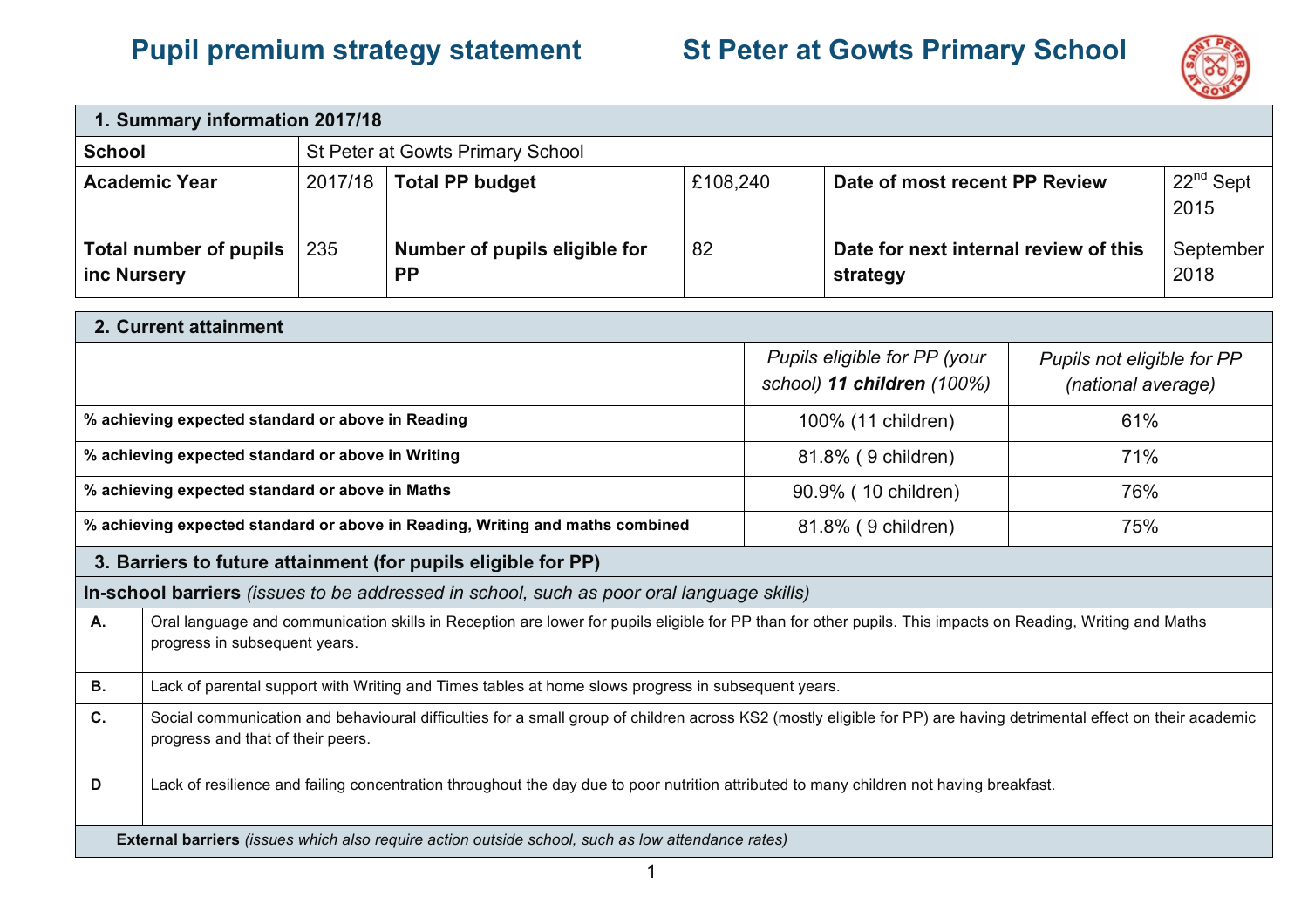| D.        | Lower attendance and punctuality rates for pupils eligible for PP were below that for all children. This reduces their school hours or prevents them accessing the<br>start of lessons to fall behind on average- use of PSA and TAs to ensure no child is left behind. However this is now improving through provision being provided<br>and we need to continue to ensure PP and Non PP children have similar attendance rates. |                                                                                                                                                                                                                                                                                             |  |  |  |  |
|-----------|-----------------------------------------------------------------------------------------------------------------------------------------------------------------------------------------------------------------------------------------------------------------------------------------------------------------------------------------------------------------------------------------------------------------------------------|---------------------------------------------------------------------------------------------------------------------------------------------------------------------------------------------------------------------------------------------------------------------------------------------|--|--|--|--|
|           | 4. Desired outcomes (Desired outcomes and how they will be measured)<br><b>Success criteria</b>                                                                                                                                                                                                                                                                                                                                   |                                                                                                                                                                                                                                                                                             |  |  |  |  |
| Α.        | Improve communication and language skills for pupils eligible for PP in Reception class<br>and into Year 2                                                                                                                                                                                                                                                                                                                        | Pupils' eligible for PP in Reception can make rapid progress by the end<br>of the year, so that all pupils eligible for PP meet age related<br>expectations. This will impact positively on Phonics in Year 1 and SATS<br>in Year 2                                                         |  |  |  |  |
| <b>B.</b> | Higher rates of progress across all key stages for pupils eligible for PP including a<br>higher percentage of PP children achieving at greater depth.                                                                                                                                                                                                                                                                             | Pupils eligible for PP name accelerated progress as 'other' pupils<br>identified, across Key Stage 2 in Reading, Writing and Maths                                                                                                                                                          |  |  |  |  |
| C.        | Social, emotional, communication and behavioural difficulties of children across KS2<br>addressed.                                                                                                                                                                                                                                                                                                                                | Fewer behaviour incidents recorded in Safe and Well books, reduced<br>number of red cards. Pupils perform in line with peers.<br>Peer mediators and use of Beastly brilliance                                                                                                               |  |  |  |  |
| D.        | Parents of children eligible for PP engage with their children's learning and<br>encourage/support the high aspirations of the school.                                                                                                                                                                                                                                                                                            | Parents of pupils eligible for PP to meetings, homework workshops,<br>adult learning sessions to support their child. Use of parents evening for<br>training- opportunities for family learning.                                                                                            |  |  |  |  |
| Ε.        | Increase resilience of children in receipt of PP.                                                                                                                                                                                                                                                                                                                                                                                 | Pupils eligible for PP make accelerated progress across Key Stages in<br>Reading, Writing and Maths through focussed intervention programmes<br>led by trained TAs every afternoons and a designated PP teacher 3 days<br>weekly.                                                           |  |  |  |  |
| F.        | Improved learning opportunities and enhancement of their education                                                                                                                                                                                                                                                                                                                                                                | Pupils eligible for PP are able to use new technology, specific areas for<br>learning and follow a number of highly innovative programmes to assist<br>and further their learning.                                                                                                          |  |  |  |  |
| G.        | Pupils in receipt of PP understand the impact an education has on career choices and<br>can fully access all opportunities                                                                                                                                                                                                                                                                                                        | Children in receipt of PP funding can discuss their aspirational career<br>path and the journey through education to achieve this. They are<br>provided with same opportunities to enrich their education through<br>funding of school trips; breakfast club subsides etc. Enterprise week. |  |  |  |  |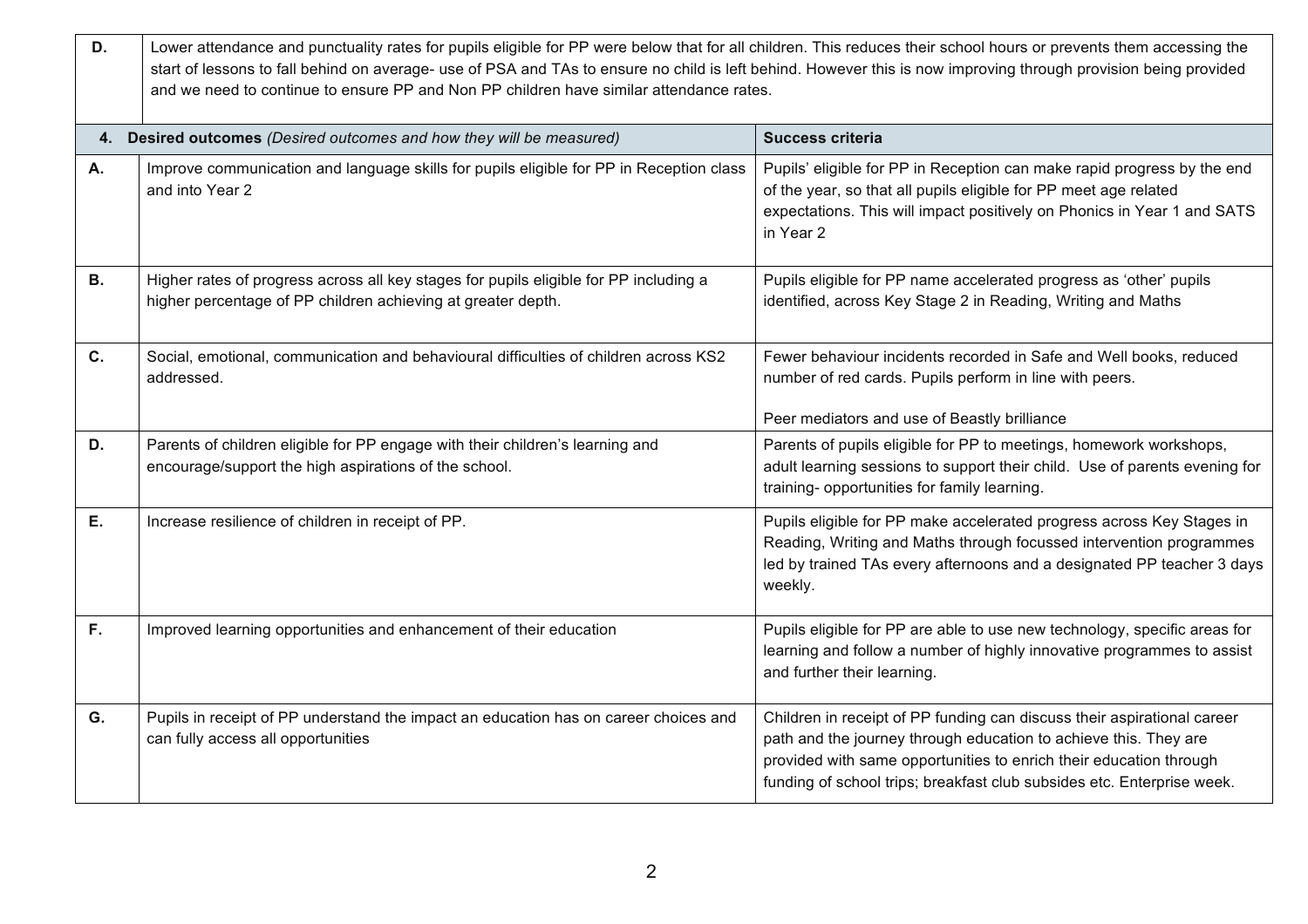| Η. | Continued improved attendance and increased punctuality rates for eligible for PP.                                      | Reduce the number of persistent absentees/lateness among pupils<br>eligible for PP to 5% or below. Continue to improve attendance for<br>children. Use of PSA to support attendance matters- leaflet, home visits,<br>leading TACs |
|----|-------------------------------------------------------------------------------------------------------------------------|------------------------------------------------------------------------------------------------------------------------------------------------------------------------------------------------------------------------------------|
|    | All children are well fed and feel prepared for the day ahead. Have the 'brain power'<br>and sustainability to succeed. | All children in KS2 receive a fruit snack throughout the morning, in order<br>to provide them with nutrition and energy and PP children in receipt of<br>milk                                                                      |
| J. | Provide children with a range of opportunities for enrichment and engagement<br>throughout the Curriculum               | PP children subsided for educational visits and enrichment opportunities,<br>varying dependent on parents needs.                                                                                                                   |

## **Below is a breakdown of expenditure from the previous year spending and impact: 2016-17**

Over the last 3 years the number of disadvantaged children (those eligible for PP) has declined nationally but we are yet to see if that trend continues to decline.

National whole school PP% 2016-17 was 14.5% - the PP cohort for this year was 34%- significantly higher than National data for 2016.

| <b>Academic Year</b>   | 2016-17 | <b>Total PP budget</b>           | £108,240 |
|------------------------|---------|----------------------------------|----------|
|                        |         | Carryforward:                    | £52, 889 |
|                        |         | <b>Total PP budget</b>           | £161,129 |
| Total number of pupils | 240     | Number of pupils eligible for PP | 82       |

| <b>Intervention</b>                | Description of in school use                                                                                                                                                                                                                                                                                                                                                                                                    | <b>Amount allocated</b><br>Total: | <b>Impact Summary</b><br>2016/17                                                                                                                                                                                                                                                                                                        |
|------------------------------------|---------------------------------------------------------------------------------------------------------------------------------------------------------------------------------------------------------------------------------------------------------------------------------------------------------------------------------------------------------------------------------------------------------------------------------|-----------------------------------|-----------------------------------------------------------------------------------------------------------------------------------------------------------------------------------------------------------------------------------------------------------------------------------------------------------------------------------------|
| <b>Teaching and</b><br>Learning    | Employment of a fully qualified teacher for 3<br>days a week for KS2 and to provide quality<br>first teaching for the Pupil Premium group in<br>order to help children to make accelerated<br>progress and to meet or exceed national<br>attainment expectations<br>Higher rates of progress across all key stages<br>for pupils eligible for PP including a higher<br>percentage of PP children achieving at greater<br>depth. | £27,430                           | Data shows increased progress and attainment of PP children throughout KS2<br>with particular emphasis on Year 6. Data measured against progress and<br>outcomes is approximately 12% higher than national PP expectation.<br>Children re-grouped, targeted support and planning ongoing as part of clear<br>assessment and monitoring. |
| <b>Employment of</b><br><b>PSA</b> | Increased attendance and punctuality rates for<br>pupils eligible for PP                                                                                                                                                                                                                                                                                                                                                        | £13,642                           | Improved attendance throughout school for majority of PP children -<br>exceptions include a child with EHC for medical needs. PSA worked tirelessly                                                                                                                                                                                     |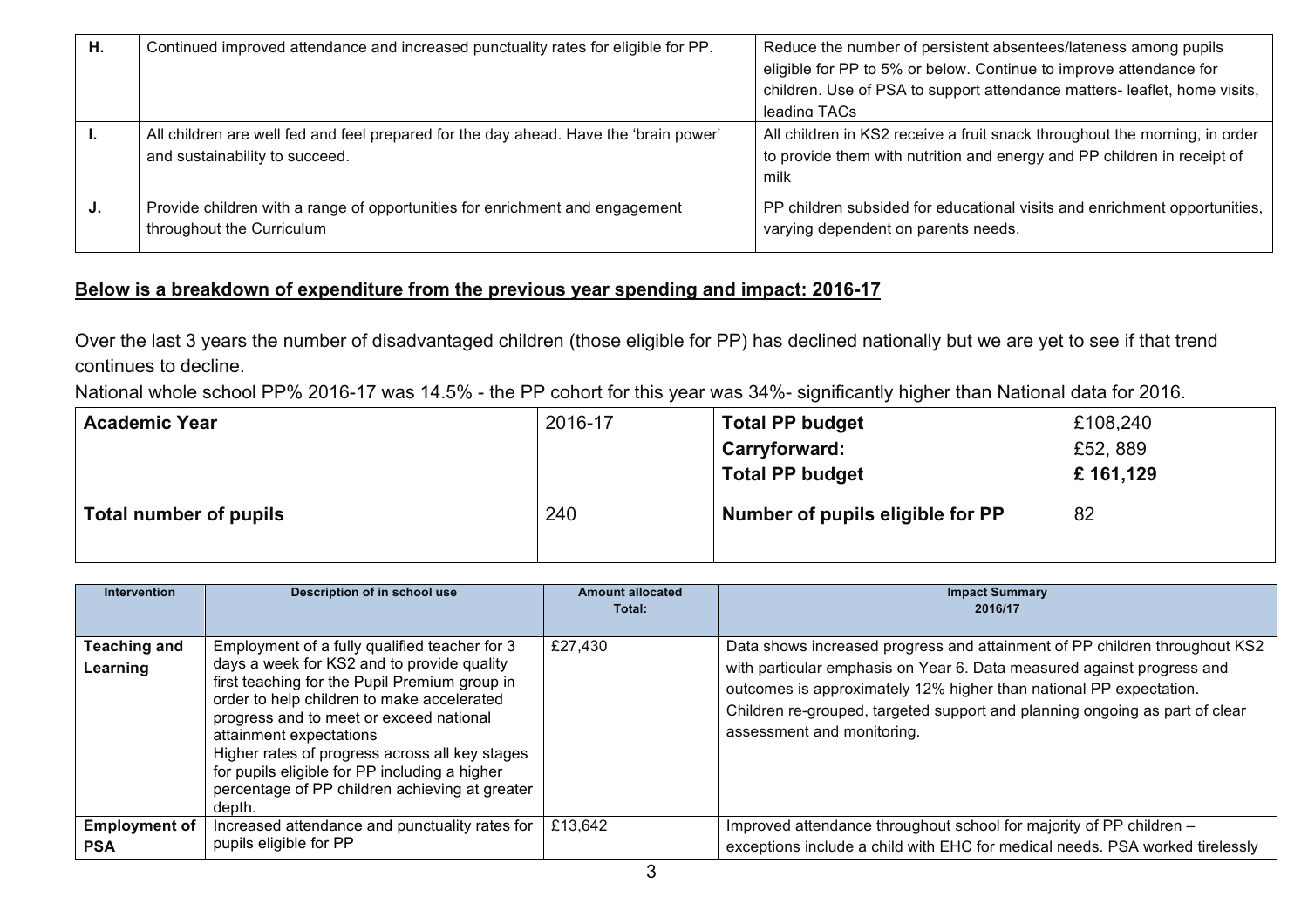|                      | <b>Employment of Parent Support Advisor to</b> |         | to improve the punctuality and attendance of children, ensuring they have          |
|----------------------|------------------------------------------------|---------|------------------------------------------------------------------------------------|
|                      | monitor and improve attendance and             |         | access to all support networks available and are aware of any help available to    |
|                      | punctuality rates.                             |         | them. Attendance meetings, home visits, attendance matters leaflet                 |
| <b>TA</b>            | TA s deployed throughout school in Year 1-     | £35,447 | Focussed approach to intervention- ensuring group are identified based on          |
| interventions        | Year6 working with PP children to support      |         | data and what they require for further development. Offer further training for all |
|                      | good progress                                  |         | Teaching Assistants fully on delivering tailored programmes specific for groups    |
|                      |                                                |         | in Reading, Writing and Maths. Ensure they are able to successfully (with class    |
|                      |                                                |         | teacher) to assess children on entry and exit of the interventions, showing        |
|                      |                                                |         | progress. Majority of PP children on entry and exit point data showed an           |
|                      |                                                |         | increased level of attainment and progress, with some exceptions being EAL         |
|                      |                                                |         | or LAC.                                                                            |
| <b>Early Years</b>   | Employment of TA to work with Reception        | £2,778  | On moderation, EYFS data showed improved language acquisition and                  |
| Intervention         | children providing them with opportunities to  |         | reading skills. 70% of children achieved GLD throughout in line with National      |
|                      | read, book talk and share ideas about books.   |         | data.                                                                              |
| <b>Curriculum</b>    | Provided Fruit to all children in KS2 and      | £3,431  | Children given a good start nutritionally and enabling them to learn and           |
| and Nutrition        | ensuring all PP children in school are given   |         | concentrate better. Impact on attainment,                                          |
|                      | milk daily.                                    |         | Healthy lifestyle is being promoted. Increased concentration and implication on    |
|                      |                                                |         | attainment has been evidenced and reviewed.                                        |
| <b>Inclusion and</b> | Provided counselling for KS2 children using    | £6,314  | Vunerable children felt supported. Anxiety levels in school reduced, children      |
| <b>Behaviour</b>     | CASY and play therapy through Shades           |         | were able to be listened to and work through any issues, for example parental      |
|                      | provider for KS1 children.                     |         | separation, self-harming, self-esteem, friendships and attachment worries          |
| Inclusion and        | Employed Energise (Tom) 2 afternoons per       | £1,850  | Improved social skills, confidence and attitude to learning with all PP children   |
| <b>Behaviour</b>     | week to work with PP children in Key Stage 2   |         |                                                                                    |
|                      | on self-esteem, social skills and attitude to  |         |                                                                                    |
|                      | learning                                       |         |                                                                                    |
| <b>Inclusion and</b> | Supported PP parents with financial support to | £3,484  | Children are given a broad and balanced curriculum where no barrier narrows        |
| <b>Enrichment</b>    | allow children to attend any enrichment        |         | the children's experience- opportunity to develop and nurture the St Peter's       |
|                      | activities, including educational visits and   |         | Child.                                                                             |
|                      | residentials.                                  |         |                                                                                    |
| <b>Inclusion and</b> | Employed Pete the Music Man once a weekly      | £1,960  | Increased attendance at Breakfast club on days when Pete is employed.              |
| <b>Enrichment</b>    | for Breakfast club to engage children through  |         | Children now have more access to creative curriculum through music.                |
|                      | music and enjoyment                            |         |                                                                                    |
| <b>Curriculum</b>    | Provided TA training opportunities to develop  | £600    | TAs improved their delivery of high quality interventions. Targeted support for    |
| <b>Support</b>       | skills and confidence throughout the           |         | vunerable groups and Higher attaining shows improved progress and                  |
|                      | curriculum                                     |         | attainment.                                                                        |
|                      |                                                |         |                                                                                    |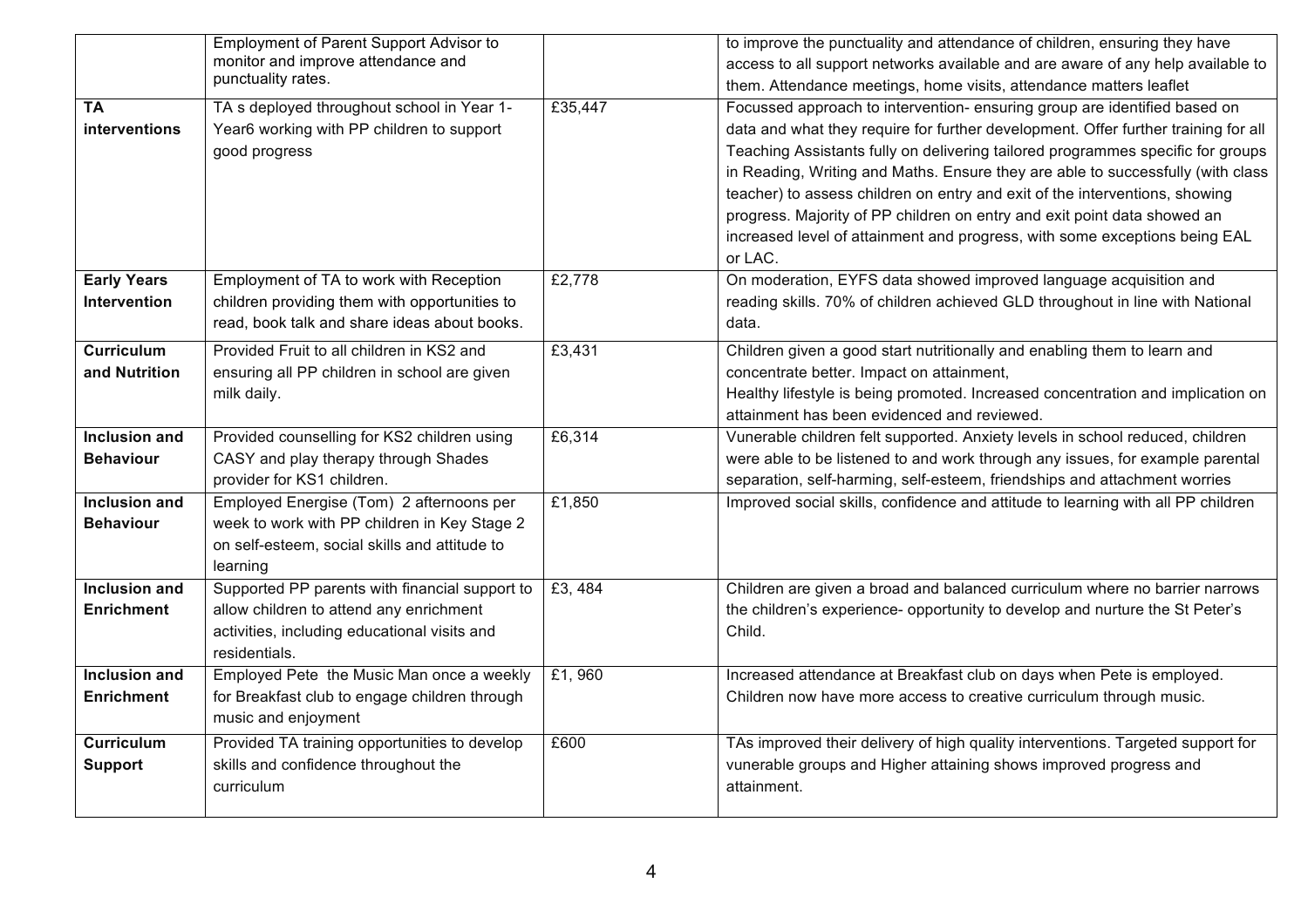| Curriculum       | Purchased a range of high-quality resources | £6,337 | Enhanced the learning opportunities for PP children through the use of high    |
|------------------|---------------------------------------------|--------|--------------------------------------------------------------------------------|
| <b>Resources</b> | for PP children throughout school.          |        | quality resources.                                                             |
| <b>Inclusion</b> | Booster Session for PP children in Y6 from  | £1.771 | I Increased attainment of PP children based on interventions with a particular |
|                  | February half term                          |        | focus on Reading (100%) expected standard                                      |

T**otal Expenditure for 2016-17: £106, 353 Carry forward for 2017-18 : 54,776**

## **Pupil Premium Strategy 2017/18**

| <b>Academic Year</b>   |     | 2017-18 Total PP budget 2017-18 | £108,240 | Date of most recent PP Review         | $22^{nd}$ Sept |
|------------------------|-----|---------------------------------|----------|---------------------------------------|----------------|
|                        |     | <b>Carry forward:</b>           | £54,776  |                                       | 2015           |
|                        |     | <b>Total PP budget</b>          | £163,016 |                                       |                |
| Total number of pupils | 235 | Number of pupils eligible for   | 82       | Date for next internal review of this | September      |
| inc Nursery            |     | <b>PP</b>                       |          | strategy                              | 2018           |

| <b>Intervention</b>  | <b>Description of in school use</b>                                                          | <b>Amount allocated</b><br>Total: | <b>Impact Summary</b><br>2017/18 |
|----------------------|----------------------------------------------------------------------------------------------|-----------------------------------|----------------------------------|
|                      |                                                                                              |                                   |                                  |
| <b>Teaching and</b>  | Employment of a fully qualified teacher for 3                                                | £27,708                           |                                  |
| Learning             | days a week for KS2 and to provide quality<br>first teaching for the Pupil Premium group in  |                                   |                                  |
|                      | order to help children to make accelerated<br>progress and to meet or exceed national        |                                   |                                  |
|                      | attainment expectations                                                                      |                                   |                                  |
|                      | Higher rates of progress across all key stages                                               |                                   |                                  |
|                      | for pupils eligible for PP including a higher                                                |                                   |                                  |
|                      | percentage of PP children achieving at greater                                               |                                   |                                  |
|                      | depth.                                                                                       |                                   |                                  |
| <b>Employment of</b> | Increased attendance and punctuality rates for                                               | £14,042                           |                                  |
| <b>PSA</b>           | pupils eligible for PP. Provide increased<br>support for parents at the end of a school day. |                                   |                                  |
|                      | Employ PSA for 23hours                                                                       |                                   |                                  |
| <b>TA</b>            | TA s deployed throughout school in Year 1-                                                   | £29,296                           |                                  |
| <b>Interventions</b> | Year6 working with PP children to support                                                    |                                   |                                  |
|                      | good progress                                                                                |                                   |                                  |